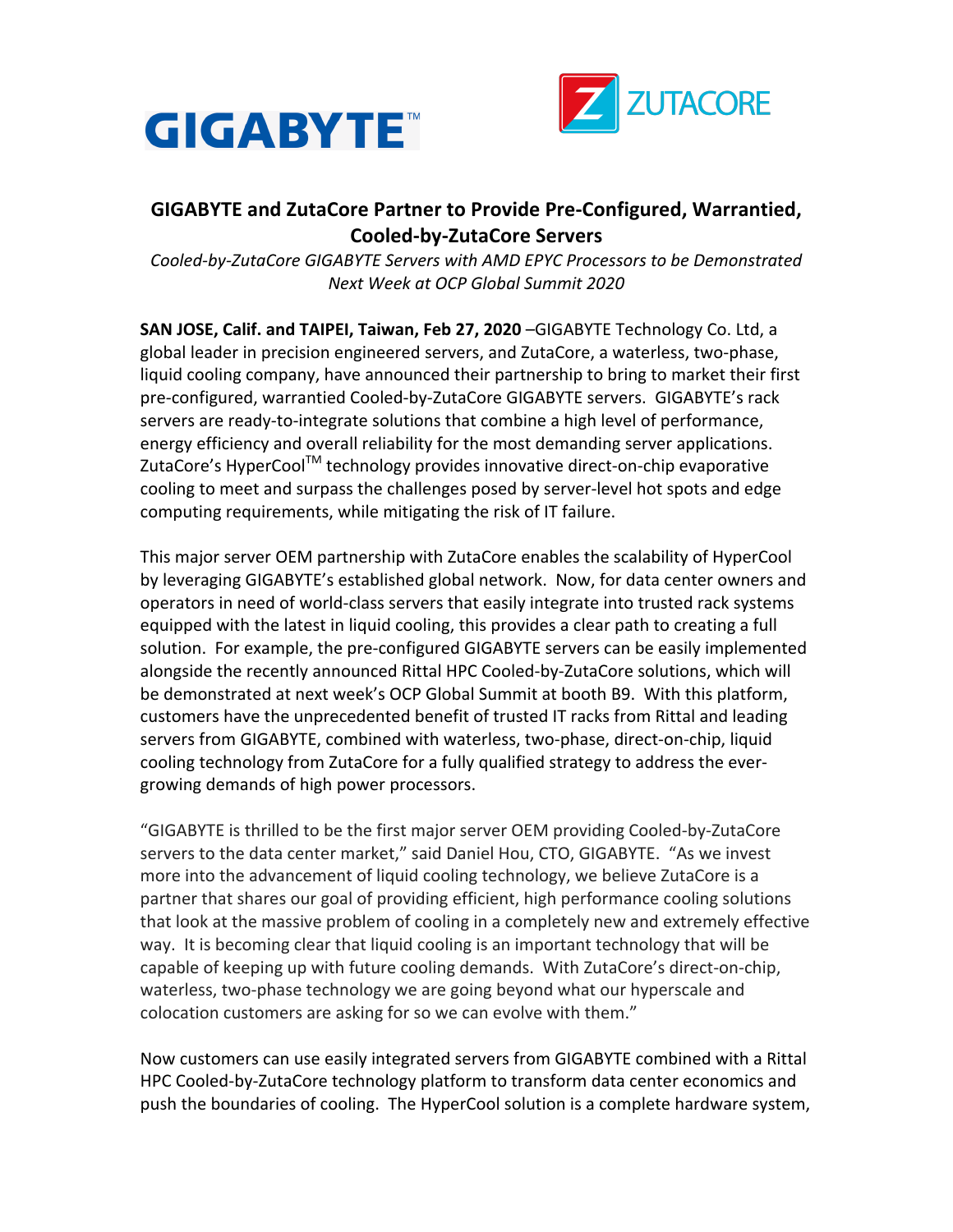



enhanced by a software-defined-cooling platform that alleviates cooling challenges at the chip, server, rack, POD and data center levels, consistently, in any climate. With ZutaCore, customers can triple computing densities on a fraction of the footprint and halve costs. Furthermore, two-phase liquid cooling is prepared for any evolution in high-powered chips, as there is no limit to what it can cool as processors progress upwards of 1000W. 

"We have always looked at the full picture to understand the many pain points that drive decision making in data centers," said Udi Paret, President, ZutaCore. "While we feel we have cracked the code on cooing and improving overall data center economics, we know this is not possible without being closely aligned with leading, global companies who address the bigger picture. By bringing to market Cooled-by-ZutaCore GIGABYTE servers we take the guessing out of the equation. Customers already know and trust GIGABYTE and can now extend that belief in a truly scalable cooling platform from ZutaCore to effectively dissipate heat generated by the most powerful processors on the market."

Representatives from GIGABYTE and ZutaCore will attend the 2020 OCP Global Summit from March 4-5 at the San Jose Convention Center. At the Rittal booth, number B9, visitors can view an interactive demo of their Cooled-by-ZutaCore GIGABYTE servers. Specifically, the TO22-Z61 GIGABYTE servers will be available as pre-configured for Cooled-by-ZutaCore solutions.

You can learn more about the Cooled-by-ZutaCore TO22-Z61 GIGABYTE server at: https://www.gigabyte.com/Racklution-OP/TO22-Z61-rev-10-20

## **About GIGABYTE**

GIGABYTE is an engineer, visionary, and leader in the world of tech that uses its hardware expertise, patented innovations, and industry leadership to create, inspire, and advance. Renowned for over 30 years of award-winning excellence, GIGABYTE is a cornerstone in the HPC community, providing businesses with server and data center expertise to accelerate their success. At the forefront of evolving technology, GIGABYTE is devoted to invent smart solutions that enable digitalization from edge to cloud, and allow customers to capture, analyze, and transform digital information into economic data that can benefit humanity and "Upgrade Your Life". For more information and news on GIGABYTE products, please visit the official GIGABYTE website: http://www.gigabyte.com

## **About ZutaCore**

ZutaCore is a waterless, two-phase change, liquid cooling technology company, unlocking the power of cooling and revolutionizing data centers. The HyperCool<sup>TM</sup> technology platform alleviates cooling boundaries at the chip, server, rack, POD and